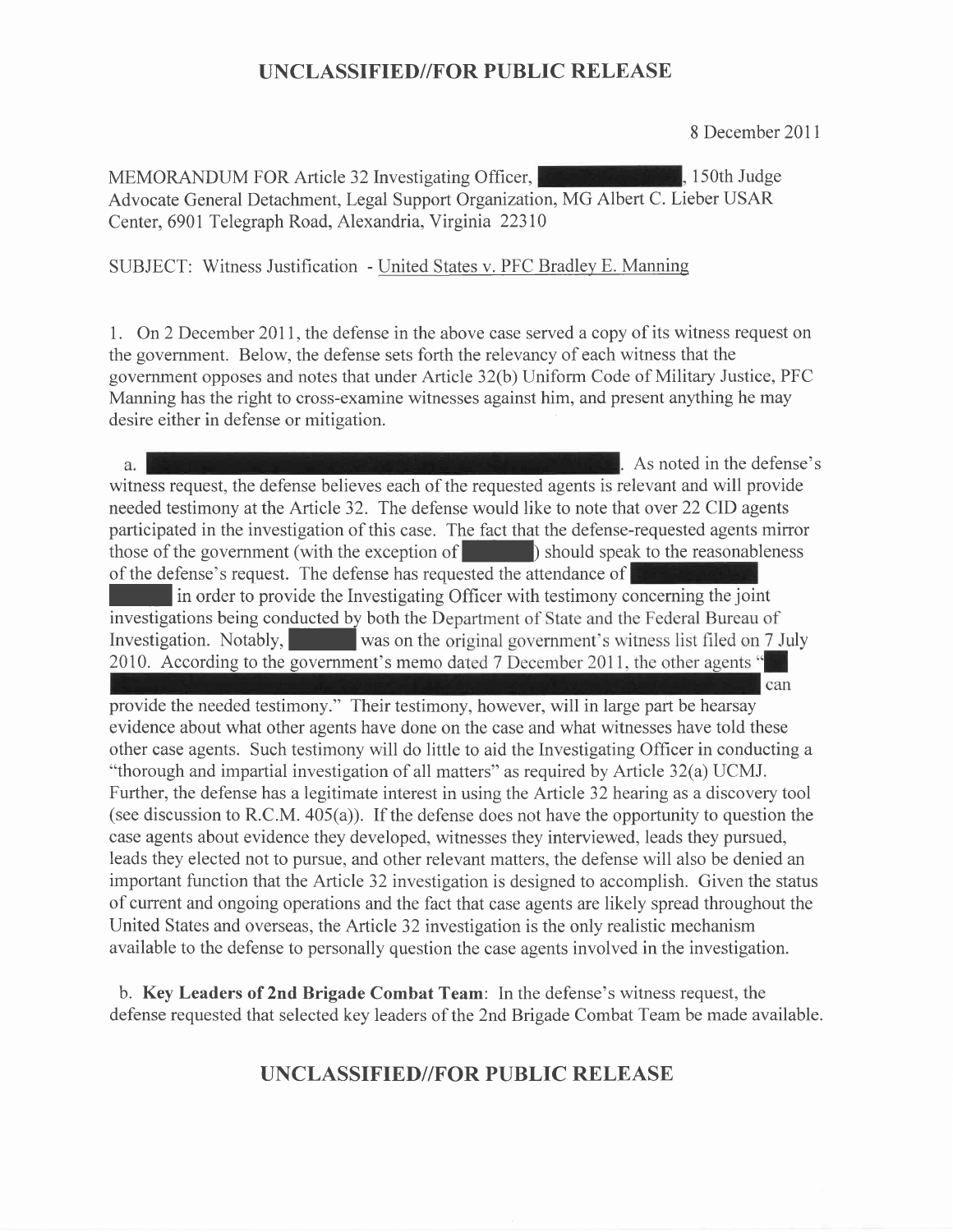#### SUBJECT: Witness Justification - United States v. PFC Bradley E. Manning

1) The relevancy of these witnesses should be obvious. Each of these witnesses can provide different insight into the events that transpired between 1 November 2009 and 27 May 2010. Because each witness viewed the events from a different perspective, their individual testimony is independently relevant. The defense notes for example, that all of the requested witnesses provided sworn statements as part of the Secretary of the Army's 15-6 Investigation. This includes

The statements from these witnesses provide different and important details about the events.

statement about the perception of the leadership qualities of  $(a)$ is relevant to their response or lack of a response in this case. Additionally, the fact that **Example 20** ultimately decided to remove from their respective positions and considered **I among the "marginal**, but not bad enough to either relieve or replace" is also relevant and provides mitigation evidence that the Investigating Officer should consider.

(b) will testify not only to weak performance and the fact that he was not a strong leader, but he will also testify that appropriate action to correct mistakes made by junior members in his unit and did not have control over the S-2 shop. control over the S-2 shop. will also testify that was handicapped by weak NCO leadership and that was not an effective leader. was not an effective leader. provides key testimony regarding the S-2 section's failure to initiate a suspension of PFC Manning's security clearance when it became obvious that such action was required.

 $(c)$  will testify to the fact he was not kept aware of the problems being suffered by PFC Manning. He will testify the **failed** and **failed** to inform him of PFC Manning's mental health issues. Differences in details and differing perspectives such as these cannot be resolved by merely looking at the sworn statements or considering the hearsay testimony of the witnesses the government wishes to bring.

(d) will testify about the command's lack of relevant information from **the concerning PFC** Manning. The failure to provide this information impacted not only the decision regarding whether to deploy PFC Manning, but also the timeliness of the suspension of PFC Manning's security clearance.

2) In its response to the defense witness request, the government states that the defense's proffered testimony regarding the total breakdown in command and control within the S-2 Section and the multiple failures by the unit to take basic steps in response to clear mental health issues being suffered by PFC Manning is somehow "not relevant to the Article 32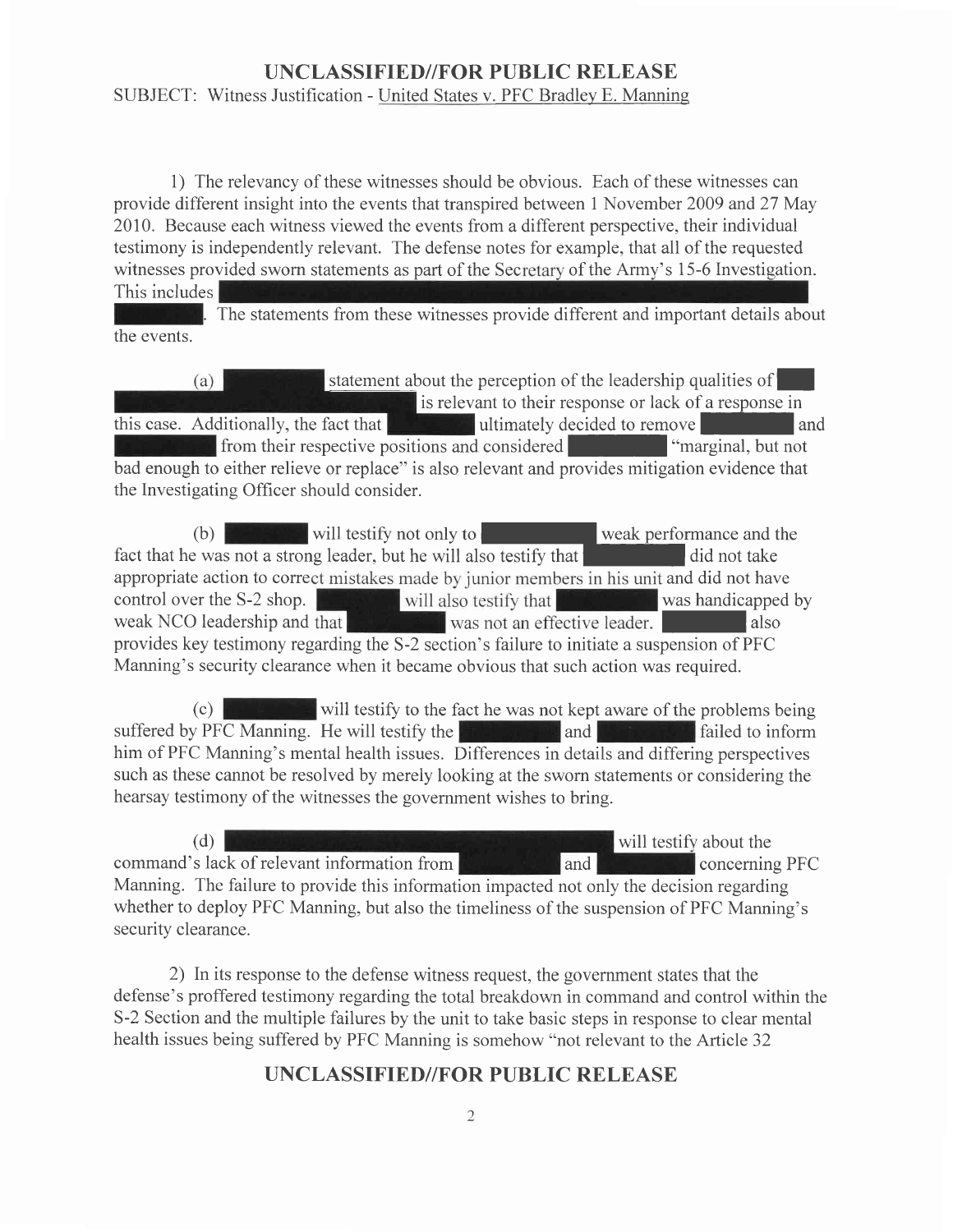SUBJECT: Witness Justification - United States v. PFC Bradley E. Manning

investigation and will only serve to distract from the relevant issues." The government cites to R.C.M. a05(a). Inexplicably, the government ignores R.C.M. 405(f) and controlling case law which clearly states an accused has the right to present evidence in defense, mitigation, and extenuation at the Article 32. See R.C.M. 405(f) (stating an accused has the right to present evidence in defense, mitigation, and extenuation); Article 32(b), Uniform Code of Military Justice (UCMJ) (stating an accused may "present anything he may desire in his own behalf, either in defense or mitigation, and the investigation officer shall examine available witnesses requested..."); United States v. Garcia,59 M.J. 447,451 (C.A.A.F. 2004)(ruling that an accused has the right to present anything he may desire in his own behalf at an Article 32 in defense or mitigation). Each of the above requested witnesses will have relevant and independent information of the events that transpired, and all of these witnesses should be produced in order to accomplish the purposes of the investigation. Simply reading the sworn statements of some of these witnesses and hearing from a few others will not allow either party or the Investigating Officer to explore the relevant information. The listed witnesses need to be questioned personally and individually about what they saw, heard, and experienced if there is to be a thorough and impartial investigation.<sup>1</sup>

c. Key Members of 2nd Brigade Combat Team's S-2 Section: In the defense's witness request, the defense requested that selected key members of the intelligence section of the 2nd Brigade Combat Team be made available.

1) The relevancy of these witnesses should also be obvious. Each of these witnesses can provide different insight into the events that transpired between I November 2009 and 27 May 2010. Because each witness viewed the events from a different perspective, their individual testimony is independently relevant. The defense notes for example, that all of the requested witnesses provided sworn statements as part of the Secretary of the Army's 15-6 Investigation. This includes

The statements from these witnesses provide different and important details about the events. Each of these witnesses can provide unique information regarding not only the dysfunctional leadership scheme by  $\mathbb{R}$  and  $\mathbb{R}$  and  $\mathbb{R}$  , but also the numerous recommendations to get PFC Manning help both prior to the deployment and during the deployment. Each witness will provide relevant mitigation and extenuation evidence regarding how the S-2 section failed to notify the company commander of the issues PFC Manning was

<sup>&</sup>lt;sup>1</sup> It is troubling that in the government's response dated 7 December 2011, it objects to every listed witness by the defense that is not also on the government's list. The government does not seem to be interested at all in providing a thorough and impartial investigation. The government indicates that it is going to go to the expense and trouble of bringing two civilian witnesses and other military witnesses from multiple duty locations in the United States and overseas, and yet the government claims that it is too costly and troublesome to bring any of the defense requested witnesses. Such a position defies logic and common sense.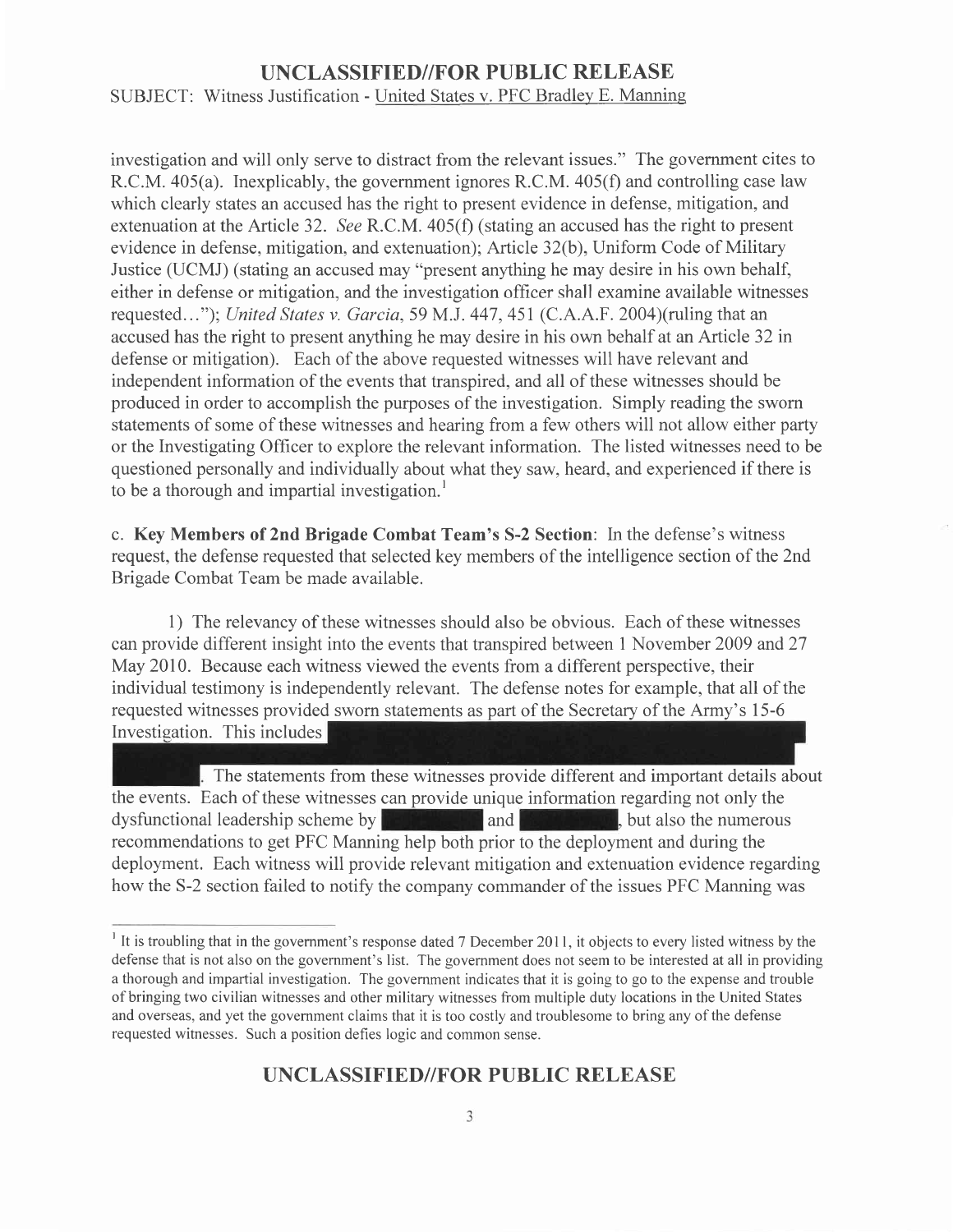#### UNCLASSIFIED//FOR PUBLIC RELEASE SUBJECT: Witness Justification - United States v. PFC Bradley E. Manning

struggling with or the multiple acts of behavior that should have resulted in an immediate suspension of PFC Manning's security clearance.

2) In its response to the defense witness request for relevant S-2 section witnesses, the government states that the testimony of these witnesses is somehow "not relevant to the Article 32 investigation and will only serve to distract from the relevant issues." The government also opines that the breakdown in command and control, the decision to deploy PFC Manning, and the decision to not suspend his security clearance earlier "is not relevant to the Artrcle 32 Investigation and will only serve to distract from the relevant issues." The government cites to R.C.M.  $405(a)$ . Again, the government ignores R.C.M.  $405(f)$  and controlling case law which clearly states an accused has the right to present evidence in defense, mitigation, and extenuation at the Article 32. See R.C.M.  $405(f)$  (stating an accused has the right to present evidence in defense, mitigation, and extenuation); Article 32(b), Uniform Code of Military Justice (UCMJ) (stating an accused may "present anything he may desire in his own behalf either in defense or mitigation, and the investigation officer shall examine available witnesses requested..."); United States v. Garcia, 59 M.J. 447, 451 (C.A.A.F. 2004)(ruling that an accused has the right to present anything he may desire in his own behalf at an Article 32 in defense or mitigation). Each of the above requested witnesses will have relevant and independent information of the events that transpired, and all of these witnesses should be produced in order to accomplish the purposes of the investigation.

d. Mental Health Providers: In the defense's witness request, it requested be made available.

l) The relevancy of these witnesses should also be obvious. Each of these witnesses provided mental health treatment to PFC Manning or conducted a behavioral health examination for the command. Because each witness was involved at different times and in different aspects, their individual testimony is independently relevant.

2) The government states the testimony of these mental health providers "is not relevant to the Article 32 investigation and will only serve to distract from the relevant issues." Additionally, the government points to the fact that a R.C.M.706 board concluded that "PFC Manning did not have a severe mental disease or defect at the time of the allged criminal conduct that resulted in him being unable to appreciate the nature and quality or wrongfulness of his conduct" as a basis to ignore any mental health testimony. Such a position is indefensible. The fact PFC Manning did not have a "severe mental disease or defect" only indicates that he does not have a basis to claim an insanity defense. Such a conclusion does not speak to any diminished capacity or mitigating and extenuating circumstances. See R.C.M. 405(f) (stating an accused has the right to present evidence in defense, mitigation, and extenuation); Article 32(b), Uniform Code of Military Justice (UCMJ) (stating an accused may "present anything he may desire in his own behalf, either in defense or mitigation, and the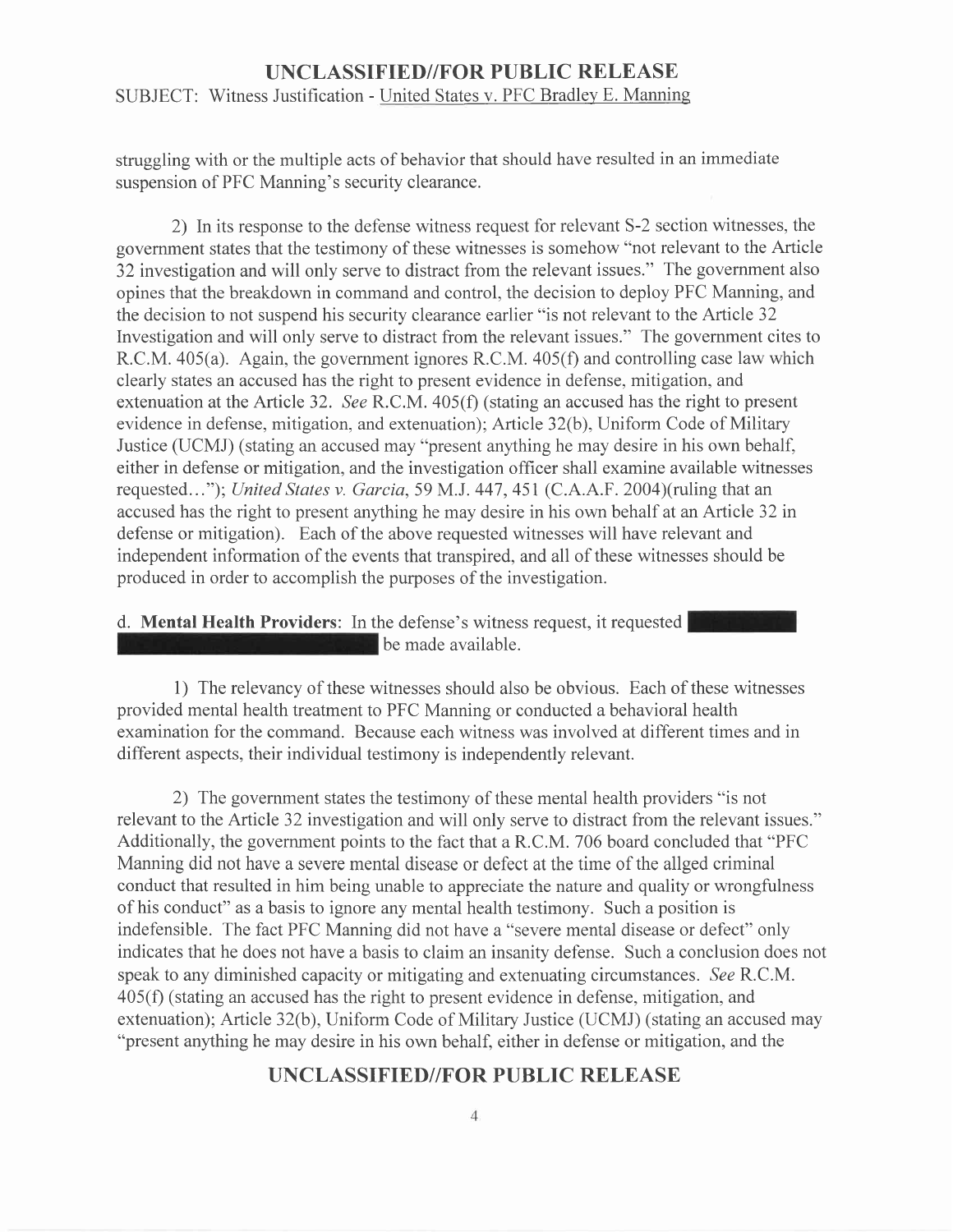SUBJECT: Witness Justification - United States v. PFC Bradley E. Manning

investigation officer shall examine available witnesses requested..."); United States v. Garcia, 59 M.J. 447,451 (C.A.A.F. 2004)(ruling that an accused has the right to present anything he may desire in his own behalf at an Article 32 in defense or mitigation). Each of the above requested witnesses will have relevant and independent information, and all of these witnesses should be produced in order to accomplish the purposes of the investigation.

e. Original Classification Authorities (OCA): In the defense's witness request, the defense requested each of the individuals that provided OCA reviews be made available.

1) The relevancy of these witnesses should also be obvious. Each of these witnesses provided a unsworn affidavit under 28 U.S.C. \$ 1746.

2) The government objected to the defense request for any of these witnesses. The government, without any justification, requested that you find the requested witness were not reasonably available given the importance of their respective postion. The government seems to argue that in matters of justice, if you have too important of a position, you should not be bothered. Military justice should not be controlled by the importance of your duty position. Each individual took the time to provide an unsworn affidavit. The defense should be provided with the opportunity to examine these witnesses at the Article 32 hearing.

3) In the event these witnesses are not produced, the defense objects to the Investigating Officer considering their unsworn statements. R.C.M.  $405(g)(4)(B)$ . Unsworn statements under 28 U.S.C. \$ 1746 cannot be considered by the Investgating Officer. The Manual for Courts-Martial requires that testimony given at an Article 32be under oath. R.C.M.  $405(h)(1)(A)$ . If a witness is deemed not reasonably available, the Investigating Officer can consider sworn statements. R.C.M.  $405(g)(5)(B)(i)$ . A unsworn statement provided under 28 U.S.C. \$ 1746 is not a sworn statement. In order for an unsworn statement provided under 28 U.S.C. \$ 1746 to be admissible, it must be subscribed and signed "in a judicial proceeding or course of justice" in order to subject the declarant to the penalty of perjury at the Article 32 hearing. See Article 131 c(3) (noting that "Section 1746 does not change the requirement that a deposition be given under oath or alter the situation where an oath is required to be taken before a specific person."); See also 28 U.S.C.  $\S$  1746 (noting that the unsworn declaration is not effective in "depositions or an oath of office, or an oath required to be taken before a specified official.")

f. Current and Former Members of the U.S. Government: In the defense's witness request, the defense requested available. be made

l) The relevancy of these witnesses should be obvious. Each of these witnesses has provided statements that contradict those given by the OCA witnesses regarding the alleged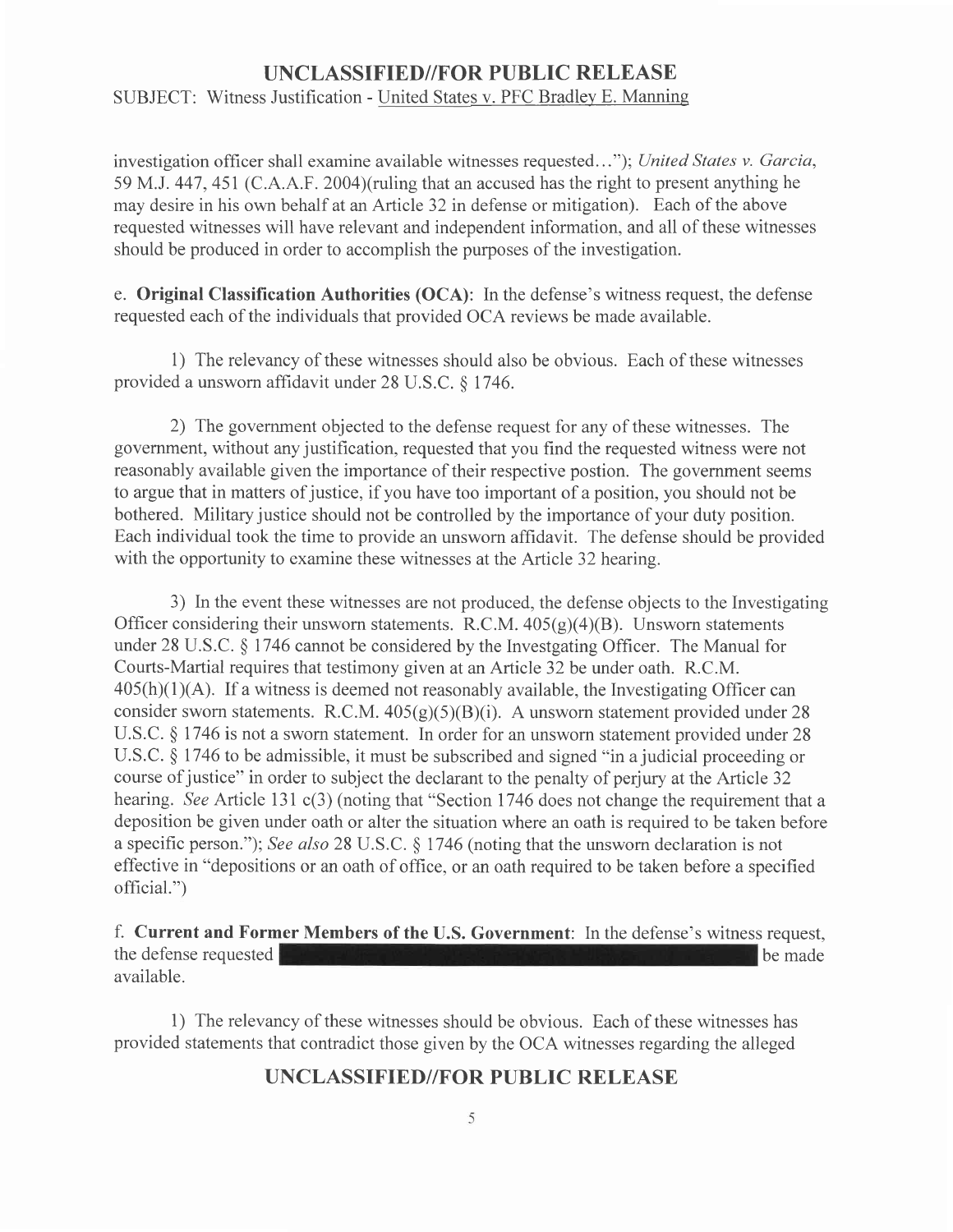SUBJECT: Witness Justification - United States v. PFC Bradlev E. Manning

damage caused by the unauthorized disclosures. Additionally, each of these witnesses is relevant in order to inquire into the issues of unlawful command influence and unlawful pretrial punishment in violation of Articles 13 and 37 of the UCMJ. See R.C.M. 405(e) Discussion (stating that inquiry into other issues such as legality of searches or the admissibility of evidence is proper by an Article 32 Investigating Officer).

2) The government apparently has no difficulty obtaining the presence of civilian witnesses when it deems it necessary. The defense requests that the Investigating Officer contact each civilian witness and invite each witness to attend pursuant to R.C.M.  $405(g)(2)(B)$ .

3) The defense objects to the witnesses not being produced at the Article 32 based soley on the determination by the government that they are too important to be made available. Assuming the witnesses are not produced, the defense will request a deposition of these witnesses if charges are referred, pursuant to R.C.M. 702 and the holding in United States v. Chuculate,5 M.J. 143 (C.M.A. 1978).

g. **Mental Health Providers at the Quantico Confinement Facility**: In the defense's witness request, the defense requested request, the defense requested

1) The relevancy of these witnesses should is obvious. Each of these witnesses has provided statements that would support the fact PFC Manning was subjected to unlawful pretrial punishment under Article 13 of the Uniform Code of Military Justice. See R.C.M. 405(e) Discussion (stating that inquiry into other issues such as legality of searches or the admissibility of evidence is proper by an Article 32 Investigating Officer).

2) The government objects to the defense request, stating that the alleged unlawful pretrial punishment is not relevant at the Article 32 investigation and will only serve to distract from the relevant issues. Whether PFC Manning was unlawfully punished prior to trial is a relevant matter for you to consider. The facts of his unlawful pretrial punishment is appropriate information for you to consider in forming your recommendations to the convening authority. The issue is also important for the integrity of the military justice system and the appearance of fairness in the process.

 $h.$  $\mathbb{R}$ : In the defense's witness request, it requested be made available. The relevancy of this witness should be obvious. Any agent testifying to the matters allegedly heard by  $\mathbb{R}$  would only be testifying to hearsay. Given the potential impact of his testimony, **must be produced in** must be produced in order to provide for a thorough and impartial investigation.

2. PFC Manning is charged with offenses that carry the maximum punishment of life without the possibility of parole. His charges are among the most serious charges that a soldier can